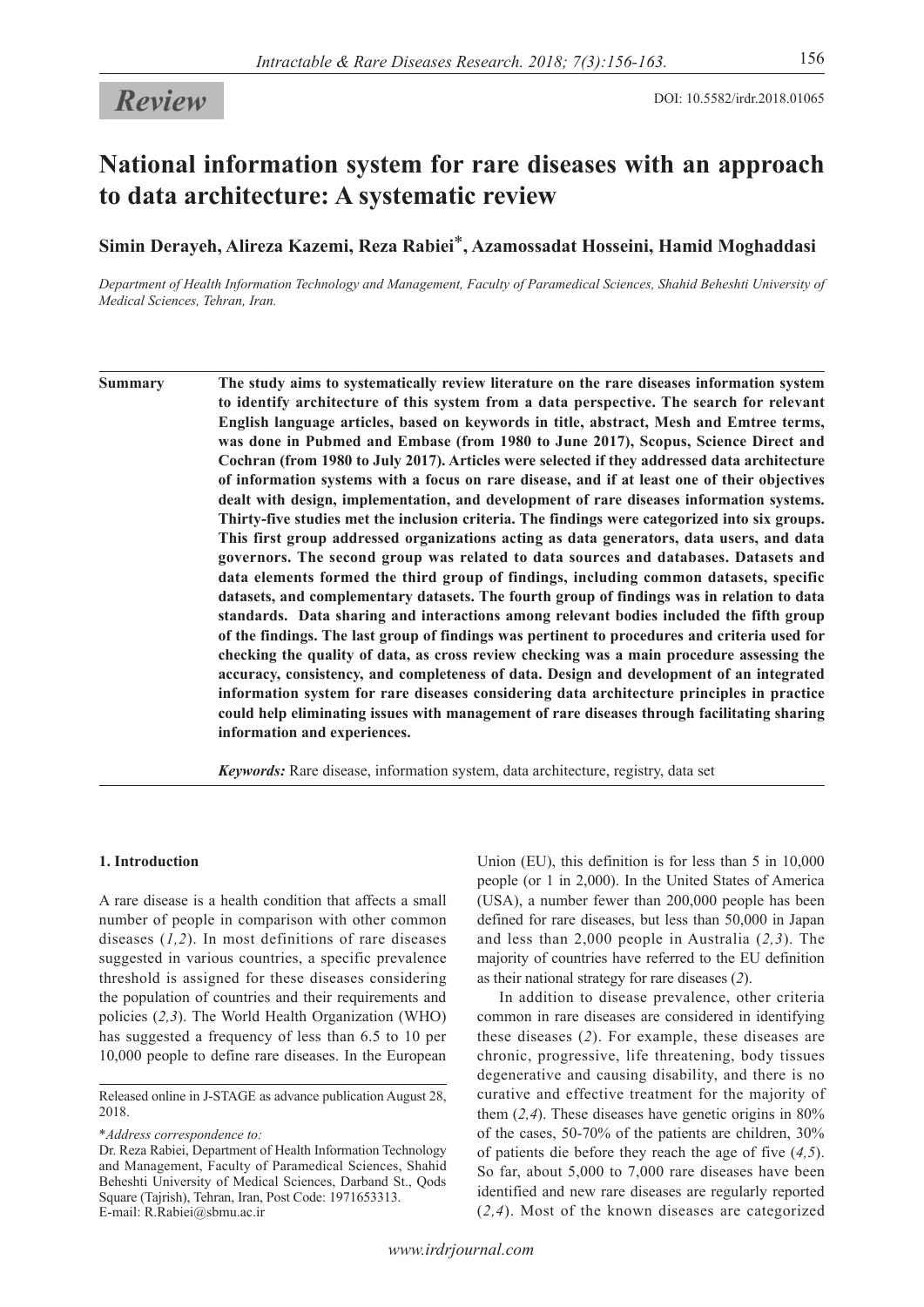into several main groups including: metabolic disorders, neuromuscular disorders, blood disorders, cardiovascular and respiratory disorders, autoimmune diseases, skin diseases and rare neoplasms (*4*).

There are challenges with the management of rare diseases. These challenges include the geographical dispersion of patients and rare diseases specialists, limited number of specialists, the lack of consistency and integrity of studies, limited access to credible sources, and limited information and knowledge (*4,6*). Development of an integrated information system for rare diseases, for example, at a national level could help to eliminate part of the challenges experienced due to information restrictions (*7,8*).This issue was emphasized in the main recommendations of the European Union Council on rare diseases in 2013 (*9,10*). A well-developed information system for rare diseases requires addressing the principles of information systems architecture in practice (*7*). A key aspect of information systems architecture is data architecture (*11,12*), consisted of models, standards and methods that depict various data types and the methods for data collection, storage, processing, retrieval, and sharing (*12,13*). In relation to information system for rare diseases, the data architecture provides an overview of the data that should be available in the information system and provides a concrete infrastructure for data flow and sharing (*14*).

The main objective of this review is to identify the data architecture of rare diseases information system in the published studies addressing this system in terms of data content and data interactions. By presenting the current literature in rare diseases information systems, it is hoped that this review could contribute to a better understanding of the system data architecture.

#### **2. Data Collection**

The search for relevant English language articles, based on keywords in title, abstract, Mesh and Emtree terms, was done in Pubmed and Embase (from 1980 to June 2017), Scopus, Science Direct and Cochran (from 1980 to July 2017). Figure 1 shows the search strategy for identifying the relevant articles. The first part (Part A) included terms used for rare diseases. In the second part (Part B), the keywords related to the data management tools were used. The third part (Part C) contained terms in relation to studies on information system data architecture. The results of these three parts were combined using the Boolean operator "and". Searching was supplemented with checking the bibliographies of identified articles.

Three reviewers examined independently the title and abstracts of the identified articles. Articles were selected if they address data architecture of information systems with a focus on rare diseases, and if at least one of their objectives dealt with design, implementation, and development of rare diseases information systems, and if they studied the network, databases, and registries of these diseases at the regional, national or international level. All studies that merely focused on the design and evaluation of specific software, or data architecture with no focus on rare diseases were excluded. The process and the results of the literature search are illustrated in Figure 2.

## **3. Data Analysis**

Searching the online databases resulted in 3520 articles from Pubmed, Embase, Scopus, Science Direct, and Cochrane after removing duplicates. Initial screening of titles and abstracts resulted in 145 articles, of which 113 articles were excluded because they did not address data architecture in relation to rare diseases. Three further articles were identified through checking the bibliographies, leading to a total of 35 articles for full text review (Figure 2).

Considering the geographical origins of the reviewed studies, 20 studies conducted in Europe (*8-10,12,15-30*), 7 studies in USA (*31-37*), 4 studies in Australia (*38-41*) and 4 studies were performed in Asia (*42-45*).



**Figure 1. Keywords, Emtree and MeSH terms (bold terms) used in the search strategy.**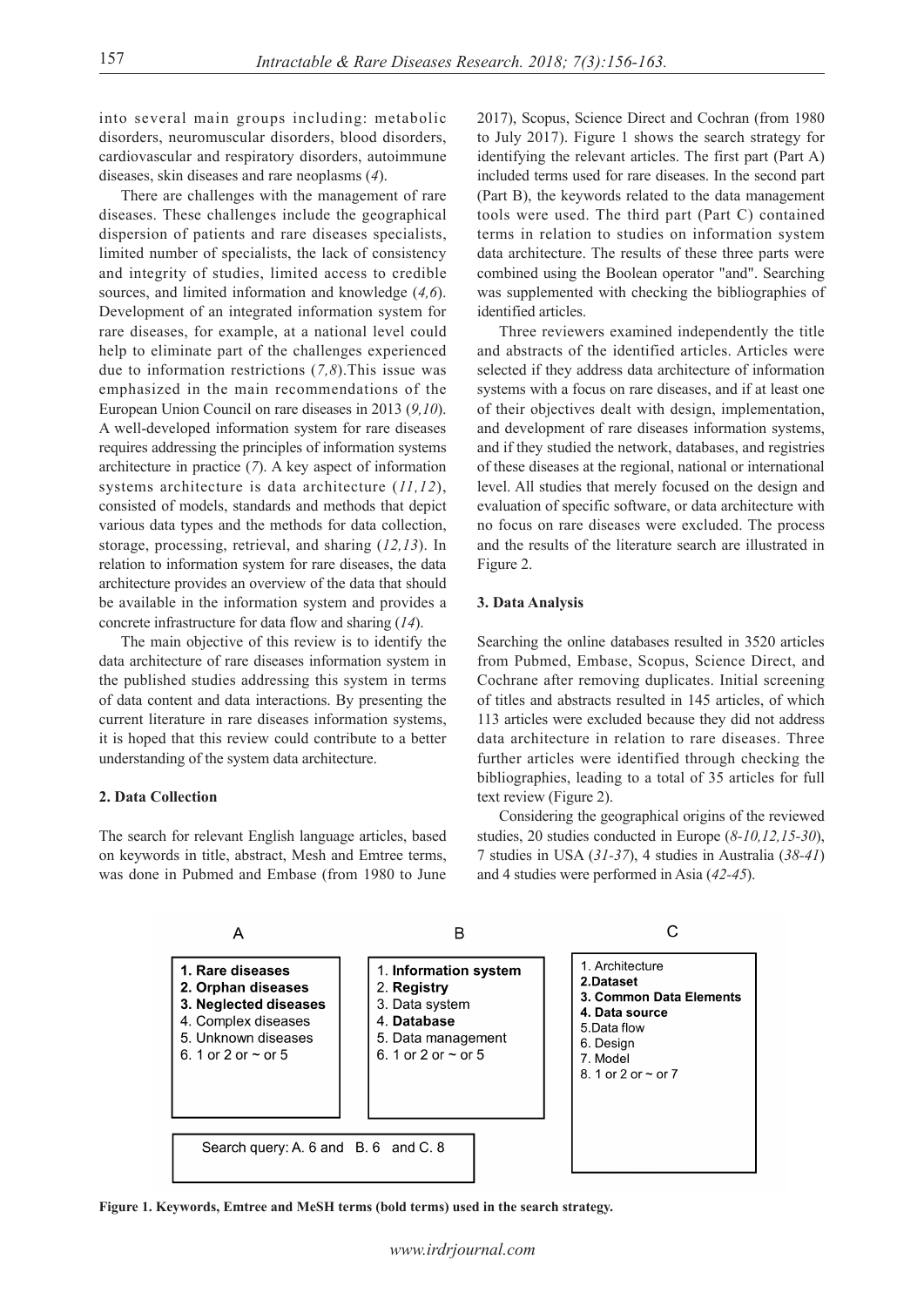

**Figure 2. Search flow diagram.**

The main findings from the analysis of the studies are categorized in the following six groups, including organization in charge of rare diseases data generation, adoption and governance (*10,15,17,18,20-24,27-41,43- 45*); data sources (*8-10,15-18,20-24,26-36,39,40,43,45*), datasets, (*8-10,15-17,19,21-24,26,28-32,34,37-41*) data standards (*8,9,16,19-22,24,27,29,32,36,37,43,45*), data sharing (*15-18,20-22,27-29,31,33-35,38,40,43-45*) and data quality (*10,15-18,21-25,27,28,30-32,43,45*).

## 3.1. *Organizations involved in data generation, adoption, and governance*

Identifying the organizations that generate, adopt, and govern data could help to lay the foundation for concrete data architecture of information system for rare diseases. According to the studies, organizations dealing with rare disease information systems could be categorized into three main groups: (*i*) data-producers (*10,17,18,20- 23,28,29,31-33,35,36,38-40,44,45*), (*ii*) data users (*15,17,18,21-23,27-29,31-35,37-39,41,43-45*), and (*iii*) data coordinators and governors (*10,15,17,18,20-24,27- 31,33,35-37,45*).

Some of these organizations may belong to more than one group. The most important organizations producing rare disease data are clinics, reference centers for rare diseases, hospitals, research consortia, universities and academic centers (*21,31,35*).

Organizations considered as data-user included research centers, specialized scientific associations, physicians, universities, health managers and policy makers, insurance companies, pharmaceutical companies and medical equipment providers (*18,21,27,31,35,38*). The third group, i.e., coordinating and governing bodies, are in charge of implementing laws and standards and overseeing activities related to data generation, processing, storage and use to ensure that data are handled in safe and secure manner (*18*). The Office of Rare Diseases Research (ORDR) at the National Institutes of Health (NIH) in USA (*31,35*), and the NHS National Institute of Health Research (NIHR) in England (*18*) are examples of governing organizations.

#### 3.2. *Data Sources and Databases*

The most significant data sources are the general and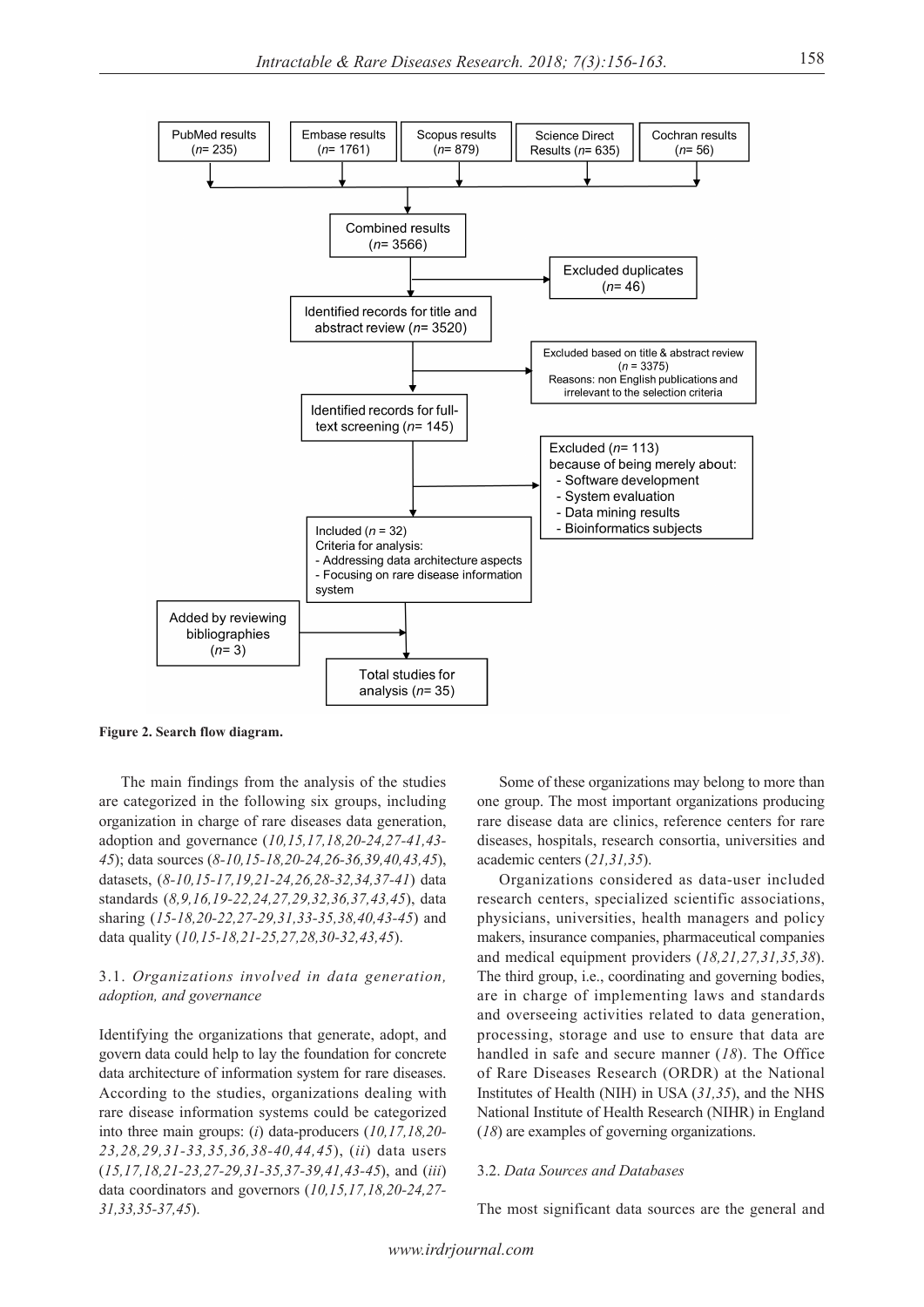| Data source $(Ref.)$                                                                                                           | Frequency of studies |
|--------------------------------------------------------------------------------------------------------------------------------|----------------------|
| Reference centers or clinics (clinical and epidemiological data) $(9, 10, 15 - 17, 20 - 22, 24, 31, 33, 34, 39, 40, 43)$       | 15                   |
| Research centers and consortia (research data) (10,31,33,35,43,45)                                                             | n                    |
| Patient self-reported data (15-18, 23, 26, 28, 31-33, 39)                                                                      |                      |
| Laboratory, genetics and imaging data $(15, 16, 28, 30, 31, 34, 35, 40, 45)$                                                   |                      |
| Specific databases or registries for diseases $(9,17,18,28,29,32,34,36,43)$                                                    |                      |
| Data from cohort studies $(15, 18, 20, 23, 24, 31)$                                                                            | h                    |
| Medical Records (Electronic Medical Records, Electronic Health Records, Primary Care Records) (8,9,17,18,20,24,32,34,36,43,45) |                      |
| Biobanks and bio-specimen (29,32)                                                                                              |                      |
| Drug registry $(9, 28, 31, 35)$                                                                                                |                      |
| Birth registry $(8, 9, 21, 22, 40)$                                                                                            |                      |
| Death registry $(9, 24)$                                                                                                       |                      |

**Table 1. Identified common data sources in rare diseases information system and registration networks**

specialized rare diseases clinics and research centers, which are the most important producers of clinical and epidemiological data for these diseases. Furthermore, data can be captured from hospitals, research centers, bio-banks. In some systems, it is possible for patients or their relatives to enter data related to disease progress, the quality of their lives and other issues (*15,16,31,39*). A summary of the data sources is categorized in Table 1.

#### 3.3. *Datasets and data elements*

Twenty three studies addressed datasets and their related data elements. The datasets are categorized into three main groups: a common dataset for rare diseases, specific datasets, and complementary or extended dataset. Common dataset and its data elements were mentioned in 22 studies (*8-10,15- 17,19,21-24,26,28-32,37-41*). This dataset includes data elements applied to a wide range of rare diseases, such as patients' demographic data, different types of rare diseases, centers delivering services to patients, medication history and medical records of patients, family history, prenatal and neonatal records (Table 2). Eight studies indicated the data elements required for a specific dataset (*8,10,17,19,21,26,34,39*). This dataset includes data specific to a particular rare disease and is only applied for the same disease. The dataset for Cystinosis, Nephronophytosis, Turner Syndrome and Neonatal Diabetes (*21*) are examples of this type of dataset. The extended dataset includes data elements that are not available in the two aforementioned groups, but they add to, and improve, the knowledge about rare diseases. This category includes high encouraged data such as the experiences of patients and care givers, and data from studies addressed a particular aspect and conducted on an ad hoc basis (*8,10,15,16,24,26*).

## 3.4. *Data standards*

Fifteen studies showed the application of terminologies, nomenclatures, and international classifications of diseases including ICD 10, Systematized Nomenclature of Medicine-Clinical Terms (SNOMED-CT), and

Logical Observation Identifiers Names and Codes (LOINC), as well as information exchange standards such as HL7 for data organization, developing datasets, and data sharing. The most commonly used standards are listed in Table 3. Classification systems such as ICD 10, Online Mendelian Inheritance in Man (OMIM) and ORPHA-codes were the most used systems.

#### 3.5. *Data sharing*

Nineteen studies indicated data sharing among different bodies. Data sharing among parties such as scientific and academic communities, clinics, and the national database of rare diseases was reported in 12 studies (*15- 17,21,22,27-29,31,33-35*). Data exchange of central registry with the local databases or registries were indicated in 12 studies (*20-22,27-29,31,33,38,40,43,45*).

Data interactions among academies, research centers and clinics were reported in 10 studies (*18,20- 22,27,31,33,35,38,44*). In addition, seven studies indicated data sharing of patients or their relatives with registries of rare diseases (*17,18,29,31,33,35,40*).

#### 3.6. *Data quality control*

The necessity of controlling the quality of data generated in the information systems was highlighted in 17 studies. In 14 studies, the data producers were in charge of data quality control *(15- 17,21,22,24,25,27,28,30-32,43,45*); and in 8 studies, data coordinators and governors took this responsibility (*10,15,16,18,24,27,31,45*). In some studies, bodies such as quality control committees or departments (*10,16,23*) and independent experts (*10,17,25,30,43*) were in charge of checking the quality of data.

Table 4 demonstrates a summary of the main data quality control procedures together with criteria used in this respect. Ten studies referred to cross review checking as a routine for checking the quality of data through applying measures including accuracy, consistency, and completeness. Checking for duplications and missing data were among the other approaches for controlling data quality focusing mainly on the adequacy of data.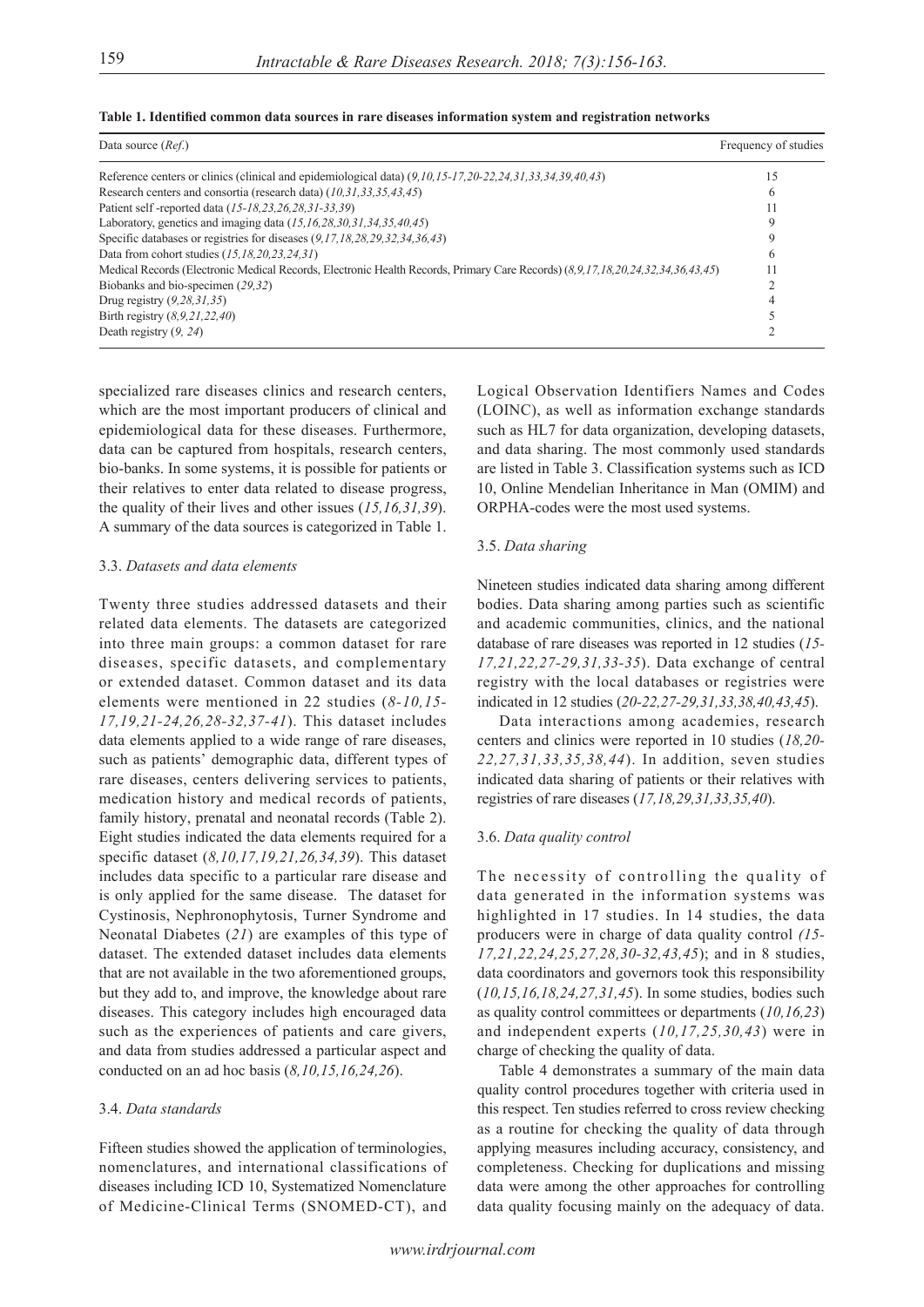| Core Data category             | Data Elements Instances                                                                                                                                                                                                                                    | Frequency of Studies | Ref.                                               |
|--------------------------------|------------------------------------------------------------------------------------------------------------------------------------------------------------------------------------------------------------------------------------------------------------|----------------------|----------------------------------------------------|
| Demographic data               | - Sex<br>- Age (or date of birth)<br>- Education level<br>- Occupation<br>- City and country of birth<br>- City and country of residence<br>- Contact details<br>- Date of death                                                                           | 17                   | $(8, 9, 15 - 17, 21 - 24, 26, 30, 32, 37 - 41)$    |
| Diagnosis                      | - Date of current diagnosis<br>- Status of diagnosis<br>- Proof of diagnosis                                                                                                                                                                               | 15                   | $(8, 9, 15 - 17, 19, 21 - 24, 26, 30, 37, 40, 41)$ |
| Care pathway                   | - Type and name of treatment center<br>- Referring physician<br>- Center patient referred to<br>- Documented visits<br>- Date of contact                                                                                                                   | 7                    | (8, 16, 17, 26, 30, 37, 39)                        |
| Medical history and medication | - Date of first treatment<br>- Symptoms and date of onset of symptoms<br>- Birth and reproductive history<br>- Prenatal and neonatal information<br>- Physical examination<br>- Treatment strategy<br>- Orphan drug treatment<br>- Type of tests & results | 20                   | $(8,9,15-17,19,21-24,26,28,30,32,36-41)$           |
| Family history                 |                                                                                                                                                                                                                                                            | 9                    | $(8, 15 - 17, 19, 24, 36, 37, 40)$                 |
| Research and bio- banks data   | - Patient participation in trials<br>- Bio specimen storing in biobanks                                                                                                                                                                                    | 6                    | (8, 16, 24, 26, 28, 43)                            |

|  |  |  |  | Table 2. The main categories of Common Data Elements in rare diseases registration and information system |  |  |
|--|--|--|--|-----------------------------------------------------------------------------------------------------------|--|--|
|  |  |  |  |                                                                                                           |  |  |
|  |  |  |  |                                                                                                           |  |  |
|  |  |  |  |                                                                                                           |  |  |

## **Table 3. The most commonly used data standards**

| Standard<br>Category              |                                               | Frequency of Studies | Ref.                               |  |
|-----------------------------------|-----------------------------------------------|----------------------|------------------------------------|--|
|                                   |                                               |                      |                                    |  |
| Terminology and classification    |                                               |                      |                                    |  |
| Code set                          | <b>LOINC</b>                                  | 3                    | (8,36,37)                          |  |
| Diagnostic Classification Systems | ICD <sub>10</sub>                             | 6                    | (9,16,20,27,29,43)                 |  |
|                                   | $ICD-9-CM$ or $ICD9$                          | $\overline{2}$       | (9.27)                             |  |
|                                   | Specific International Classification systems | 9                    | (9, 16, 20, 27, 29, 32, 36, 37)    |  |
| Nomenclature                      | SNOMED-CT                                     | $\mathcal{I}$        | (8, 9, 19, 27, 32, 36, 37)         |  |
| Classification & Code Sets        | ORPHA-codes                                   | 9                    | $(8, 9, 19 - 22, 27, 29, 43)$      |  |
| Information interchange           | HI.7                                          | 3                    | (8, 32, 36)                        |  |
| Gene codes set                    | <b>OMIM</b>                                   | 10                   | $(8, 16, 19 - 22, 24, 27, 43, 45)$ |  |

## **Table 4. The most common procedures conducted for controlling data quality**

| <b>Quality Control Procedure</b>                              | Data Quality Criteria                         | Frequency of Studies | Ref.                         |
|---------------------------------------------------------------|-----------------------------------------------|----------------------|------------------------------|
| Predefined quality criteria for data                          | - Completeness<br>- Accuracy                  | 5                    | (10, 23, 25, 27, 30)         |
| Cross review checking                                         | - Accuracy<br>- Consistency<br>- Completeness | 10                   | $(15-18, 23-25, 28, 30, 32)$ |
| Checking for missing data                                     | - Completeness<br>- Adequacy                  | 3                    | (15, 23, 31)                 |
| Checking for duplications                                     | - Adequacy<br>- Accuracy                      | 5                    | (21, 22, 25, 27, 45)         |
| Unification of data format<br>Double entry of partof all data | - Consistency<br>-Accuracy                    | 2<br>2               | (23, 43)<br>(23, 25)         |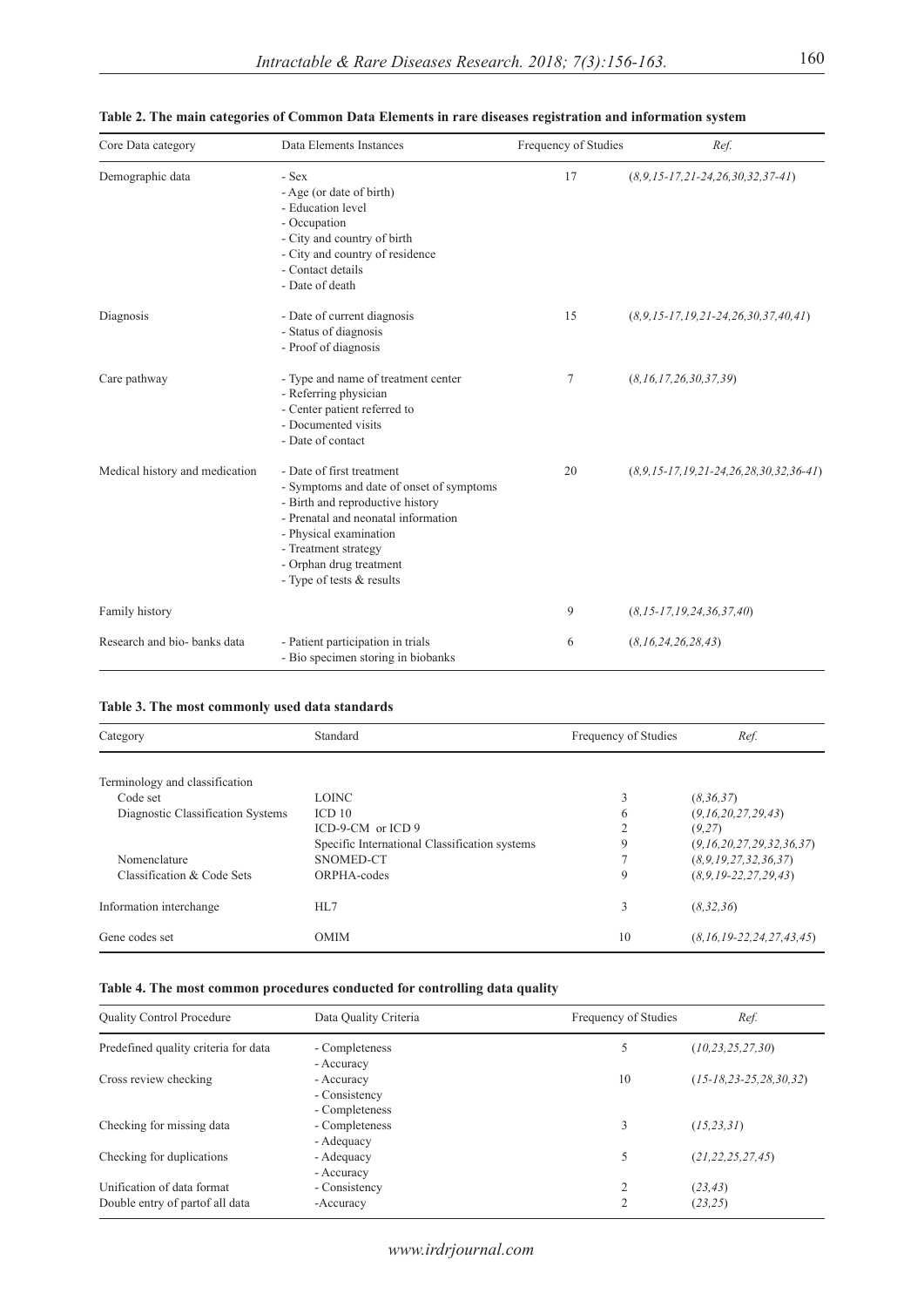Accuracy, as a data quality measure, was referred to in all of the studies that remarked the necessity of controlling data quality.

## **4. Discussion**

Over the past two decades, there has been an increasing attention to rare diseases and managing these diseases (*6*). France, the United Kingdom (UK), and the United States are viewed as pioneer countries in terms of legislation, setting standards, developing of a network infrastructure for rare diseases, and creating information systems for these diseases (*6,10,18,21,27,29-31,35,37*).

## 4.1. *Organizations involved in data generation and governance*

Different organizations are dealing with rare diseases data. Continued monitoring and financial support by coordinators and governors could help data producer organizations to generate data considering data quality requirements. Data producer organizations, in turn, could feed governor organizations by high quality data to set and update relevant policies. In addition, data user organizations, such as research and care centers could have improved performance when using high quality data.

One of the main issues with management of rare diseases data is collecting data by different organizations in parallel resulted in data redundancy and duplication of efforts. Organizations such as research centers, clinics and hospitals may have their own exclusive databases for data collection. Developed countries have design and implemented a national integrated information network for managing rare diseases data, in which governing organizations play a coordinating role to avoid duplication of data collection (*31,32*).

## 4.2. *Data sources and datasets*

As the findings showed, there are a variety of data sources for a rare disease information system. Developing a national rare disease information system with the capability of data sharing with different data sources has a key role to play in efficient data management (*9,46*).

Due to the diversity of data sources, it is very challenging to determine a certain dataset for rare diseases. Common and specific datasets are two main datasets for rare diseases, in which the association between the common and specific datasets could be depicted in the form of a flower known as the Petal model (*17*). In this model, the common dataset constitutes the central core of the flower and the specific datasets of each rare disease make the petals and can be gradually added to the core part (*17,21*). In developed countries, work groups and specialized consortia are in charge of defining specific datasets for each of the rare

## diseases groups (*8,26,35,47*).

The findings indicated the diversity of rare diseases data and data sources causing difficulties with data management. This issue could be eliminated through developing an integrated information system and the application of data standards.

## 4.3. *Data standards*

The use of standards could improve data quality and the interoperability of systems (*8*). In relation to the terminology and classification standards, these standards could be used to report the results of diagnostic tests (*8,21,22*), classify the conditions and provided services for statistical analysis, and reimburse of the costs (*20,27,29*). Since no standard for diagnostic codes is yet created for the classification of rare diseases, many countries have been using ICD-10. However, this disease classification lacks many of rare diseases and genetic disorders and does not fully support the detailed classification of these diseases (*21,22,48*). To overcome this issue, there have been global efforts coordinated by the World Health Organization to develop classification codes for rare diseases (*5,48*). Currently, a greater compatibility with the majority of genetic rare diseases is anticipated in ICD 11. Therefore, it is highly recommended to use ICD 11 and the ORPHA-codes simultaneously, as a valid ontology for rare diseases, although the alignment of ORPHA codes with SNOMED-CT, ICD-10 and OMIM is still in progress and requires further development (*5,17,48*). Some European countries such as France, use ORPHA codes rather than ICD-10 and SNOMED-CD (*21,22*), and this could be due the ORPHA codes being more specific and allowing better organization of rare diseases data.

## 4.4. *Data sharing*

With respect to data sharing, standards such as the HL7 support the exchange of data. This standard facilitates data sharing among different organizations, such as health and research centers, as well as policy making organizations (*8,31,35*). As findings indicated, different types of data could be shared among different bodies (*46*). Data sharing of health and research centers with the rare diseases registry is a main type of data interaction. Knowing that the most of bodies involved in data sharing are considered as both data producers and data users, their interactions with rare diseases registry is often two-dimensional, as they could send clinical and epidemiological data to the registry and receive information such as the relationship between phenotype and genotype characteristics of any rare disease (*18,27,46*). Another important type of data sharing could be seen between a central database or registry and other databases or specialized registries. In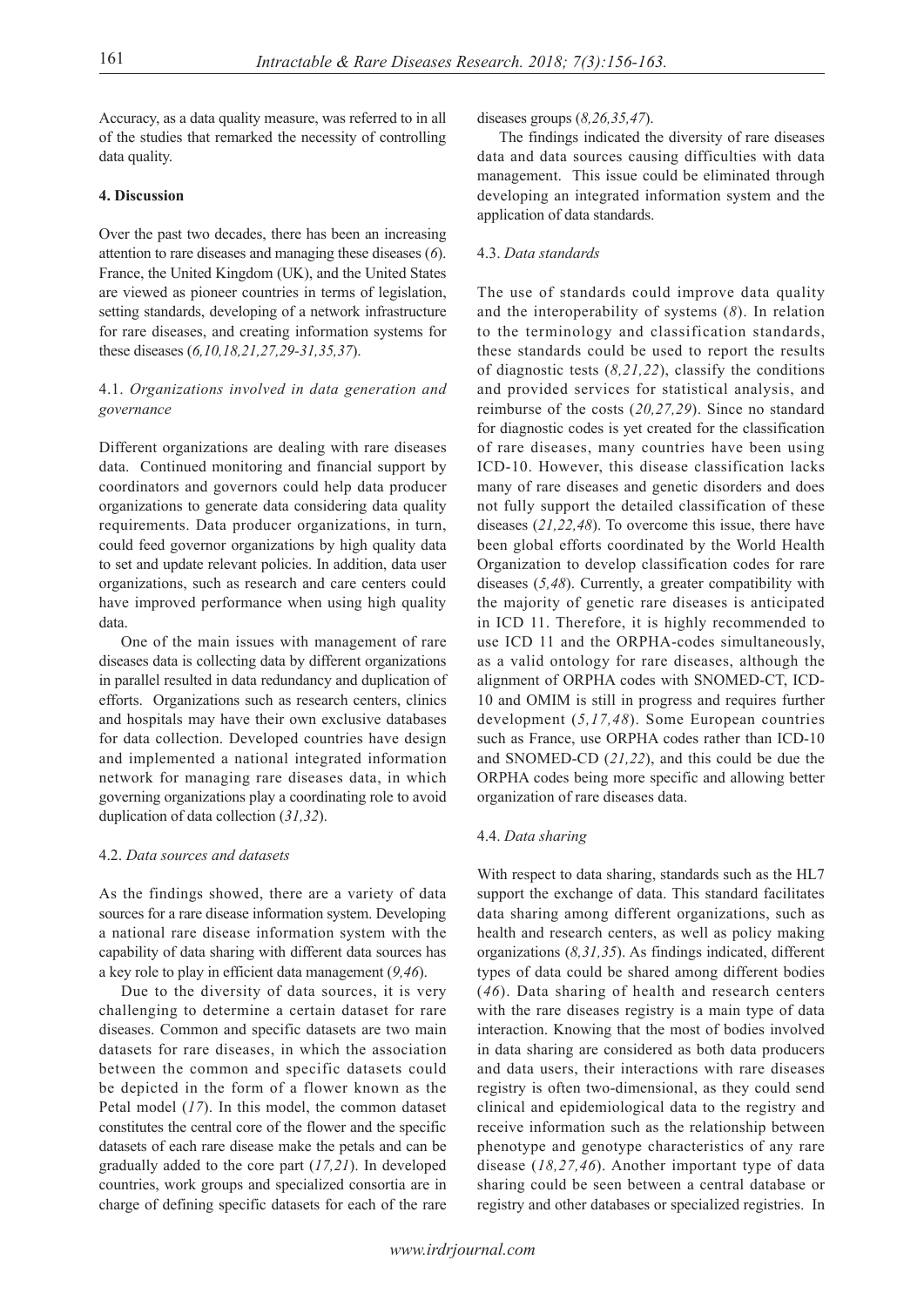this type of data sharing, the central registry acts as a hub and interacts with other registries (*20,43*).

## 4.5. *Data quality control*

The other key aspect of data architecture for rare diseases deals with laying the foundation for checking the quality of data, as the use of standards could improve the efficient use of the information system when data quality is addressed. Therefore, applying data quality procedures could help to ensure the quality of data.

## **5. Conclusion**

To eliminate the challenges with the management of rare diseases, development of an integrated information system considering data architecture is crucial. Identifying data sources, defining datasets and data elements, and defining the interactions between data sources could help to design an integrated rare disease information system that could facilitate information sharing and provide the opportunity for sharing experiences at regional, national, and even transnational levels.

## **Acknowledgements**

This study was part of a PhD project conducted at Shahid Beheshti University of Medical Sciences.

## **References**

- 1. Gupta H, Badapanda C, Ghosh A, Chikara S. Rare DDB: An Integrated Catalog of Rare Disease Database. Clin Med Biochem. 2016; 2:111. doi:10.4172/2471- 2663.1000111
- 2. Richter T, Nestler-Parr S, Babela R, Khan ZM, Tesoro T, Molsen E, Hughes DA; International Society for Pharmacoeconomics and Outcomes Research Rare Disease Special Interest Group. Rare Diseases Terminology and Definitions- A systematic Global Review: Report of the ISPOR Rare Disease Special Interest Group. Value Health. 2015; 18:906-914.
- 3. Aronson JK. Rare diseases and orphan drugs. Br J Clin Pharmacol. 2006; 61:243-245.
- 4. Zmazck V. EURORDIS Rare diseases Europ. What is a Rare disease. *http://www.mz.gov.si/fileadmin/mz.gov.si/ pageuploads/kakovost/Redke\_bolezni/prezentacija\_2\_\_ Vlasta\_Zmazek\_EURORDIS.pdf* (accessed June 15, 2018)
- 5. The UK strategy for Rare Diseases. In: Department of Health. London: Crown, 2015. p. 1-35. *https://assets. publishing.service.gov.uk/government/uploads/system/ uploads/attachment\_data/file/260562/UK\_Strategy\_for\_ Rare\_Diseases.pd* (accessed June 15, 2018)
- 6. Schieppati A, Henter JI, Daina E, Aperia A. Why rare diseases are an important medical and social issue. Lancet. 2008; 371:2039-2041.
- 7. Elze R, Fähnrich K P. The dispedia Framework: A Semantic Model for Medical Information Supply. ICONS

International Conference on Systems. 2013; 59-63.

- 8. Choquet R, Maaroufi M, de Carrara A, Messiaen C, Luigi E, Landais P. A methodology for a minimum data set for rare diseases to support national centers of excellence for healthcare and research. J Am Med Inform Assoc. 2015; 22:76-85.
- 9. Zoni AC, Domínguez Berjón MF, Barceló E, Esteban Vasallo MD, Abaitua I, Jiménez Villa J, Margolles Martins M, Navarro C, Posada M, Ramos Aceitero JM, Vázquez Santos C, Zurriaga Llorens O, Astray Mochales J; Spain-RDR Group. Identifying data sources for a national population- based registry;the experience of the Spanish Rare diseases Registry. Public Health. 2015; 129:271-275.
- 10. Vittozzi L, Gainatti S, Mollo E, Donati C, Taruscio D. A Model for the European platform for Rare Disease Registries. Public Health Genomics. 2013; 16:299-304.
- 11. Winter A, Haux R, Ammenwerth E, Brigl B, Hellrung N, Jahn F. Health Information Systems Architecture and Strategies. 2nd ed. (Hannah K, Ball M, eds). Springer, London, UK, 2011; pp. 51-73.
- 12. Costechi N, Moisescu MM, Scacala S, Colin AM. Enterprise Architecture for e-Health System. The 4th IEEE International Conference on E-Health and Bioengineering-EHB. Popa Universityof Medicine and Pharmacy, Iasi, Romania., IEEE. 2013. DOI: 10.1109/EHB.2013.6707265
- 13. Cavalcanti JC. Effects of IT on Enterprise Architecture, Governance, and Growth. IGI Global, Hershey PA, USA, 2015; pp. 148-149.
- 14. Yilmaz S, Jonveaux P, Bicep C, Pierron L, Smail-Tabbone M, Devignes MD. Gene-disease relationship discovery based on model-driven data integration and database view definition. Bioinformatics. 2009; 25:230-236.
- 15. Evangelista T, Wood L, Torron RF, Williams M, Smith D, Lunt P, Hudson J, Norwood F, Orrel R, Willis T, Hilton-Jones D, Rafferty K, Guglieri M, Lochmuller H. Design, set-up and utility of the UK facioscapulohumeral muscular dystrophy patient registry. J Neurol. 2016; 263:1401-1408.
- 16. Farmer A, Aymé S, de Heredia ML, Maffei P, MacCafferty S, Mlynarski W, Nunes V, Parkinson K, Paquis-Flucklinger V, Rohayem J, Sinnott R,Tillmann V, Tranebjærg L, Barrett T.G. EURO-WABB: an EU rae diseases registry for wolfram syndrome, Alstrom syndrome and Bardet-Biedl syndrom. BMC Pediatrics. 2013; 13:130.
- 17. Kingswood JC, Bruzzi P, Curatolo P, *et al*. TOSCA-first international registry to address knowledge gaps in the natural history and management of tuberous sclerosis complex. Orphanet J Rare Dis. 2014; 9:182.
- 18. Javaid MK, Foretier-Zhang L, Watts L, *et al*. The RUDY study platform- a novel approach to patient driven research in rare musculoskeletal diseases. Orphanet J Rare Dis. 2016; 11:150.
- 19. Jaulent M-C, Assélé-Kama A, Savard S, Giavarini A, Touzé E, Jeunemaitre X, Ugon A, Plouin PF, Toubiana L. Building a Semantic Interoperability Framework for Care and Research in Fibromuscular Dysplasia. Stud Health Technol Inform. 2015; 216:217-221.
- 20. Toubiana L, Ugon A, Giavarini A, Riquier J, Charlet J, Jeunemaitre X, Plouin PF, Jaulent MC. A "Pivot" Model to Set up Large Scale Rare Diseases Information Systems: Application to the Fibromuscular Dysplasia Registry. Stud Health Technol Inform. 2015; 210:887- 89.
- 21. Landais P, Messiaen C, Rath A, *et al*. CEMARA an